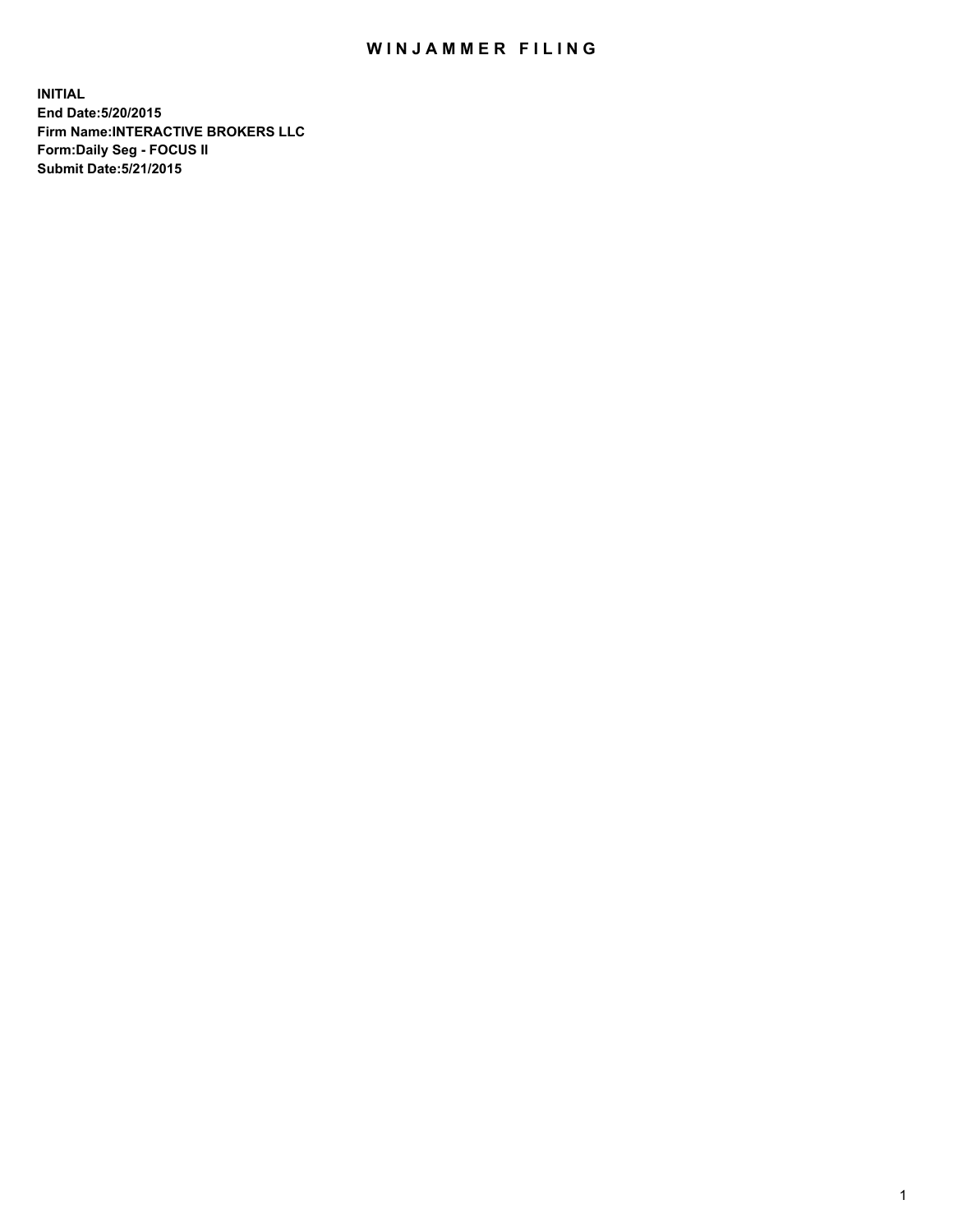## **INITIAL End Date:5/20/2015 Firm Name:INTERACTIVE BROKERS LLC Form:Daily Seg - FOCUS II Submit Date:5/21/2015 Daily Segregation - Cover Page**

| Name of Company                                                                   | <b>INTERACTIVE BROKERS LLC</b> |
|-----------------------------------------------------------------------------------|--------------------------------|
| <b>Contact Name</b>                                                               | <b>Michael Ellman</b>          |
| <b>Contact Phone Number</b>                                                       | 203-422-8926                   |
| <b>Contact Email Address</b>                                                      | mellman@interactivebrokers.co  |
|                                                                                   | $\underline{\mathbf{m}}$       |
| FCM's Customer Segregated Funds Residual Interest Target (choose one):            |                                |
| a. Minimum dollar amount: ; or                                                    | $\overline{\mathbf{0}}$        |
| b. Minimum percentage of customer segregated funds required:% ; or                | 0                              |
| c. Dollar amount range between: and; or                                           | 155,000,000 245,000,000        |
| d. Percentage range of customer segregated funds required between:% and%.         | 00                             |
| FCM's Customer Secured Amount Funds Residual Interest Target (choose one):        |                                |
| a. Minimum dollar amount: ; or                                                    | $\overline{\mathbf{0}}$        |
| b. Minimum percentage of customer secured funds required:% ; or                   | 0                              |
| c. Dollar amount range between: and; or                                           | 80,000,000 120,000,000         |
| d. Percentage range of customer secured funds required between:% and%.            | 00                             |
|                                                                                   |                                |
| FCM's Cleared Swaps Customer Collateral Residual Interest Target (choose one):    |                                |
| a. Minimum dollar amount: ; or                                                    | $\overline{\mathbf{0}}$        |
| b. Minimum percentage of cleared swaps customer collateral required:% ; or        | $\overline{\mathbf{0}}$        |
| c. Dollar amount range between: and; or                                           | 0 <sub>0</sub>                 |
| d. Percentage range of cleared swaps customer collateral required between:% and%. | 0 <sub>0</sub>                 |
| Current ANC:on                                                                    | 2,615,329,374 20-MAY-2015      |
| <b>Broker Dealer Minimum</b>                                                      | 293,605,660                    |
| Debit/Deficit - CustomersCurrent AmountGross Amount                               |                                |
| Domestic Debit/Deficit                                                            | 2,400,858                      |
| Foreign Debit/Deficit                                                             | 5,013,3630                     |
| Debit/Deficit - Non CustomersCurrent AmountGross Amount                           |                                |
| Domestic Debit/Deficit                                                            | 0 <sub>0</sub>                 |
| Foreign Debit/Deficit                                                             | 0 <sub>0</sub>                 |
| Proprietary Profit/Loss                                                           |                                |
| Domestic Profit/Loss                                                              | $\overline{\mathbf{0}}$        |
| Foreign Profit/Loss                                                               | $\underline{\mathbf{0}}$       |
| Proprietary Open Trade Equity                                                     |                                |
| Domestic OTE                                                                      | <u>0</u>                       |
| Foreign OTE                                                                       | <u>0</u>                       |
| <b>SPAN</b>                                                                       |                                |
| <b>Customer SPAN Calculation</b>                                                  | 1,366,869,118                  |
| Non-Customer SPAN Calcualation                                                    | 20,896,299                     |
| Proprietary Capital Charges                                                       | <u>0</u>                       |
| Minimum Dollar Amount Requirement                                                 | 20,000,000 [7465]              |
| Other NFA Dollar Amount Requirement                                               | 21,633,426 [7475]              |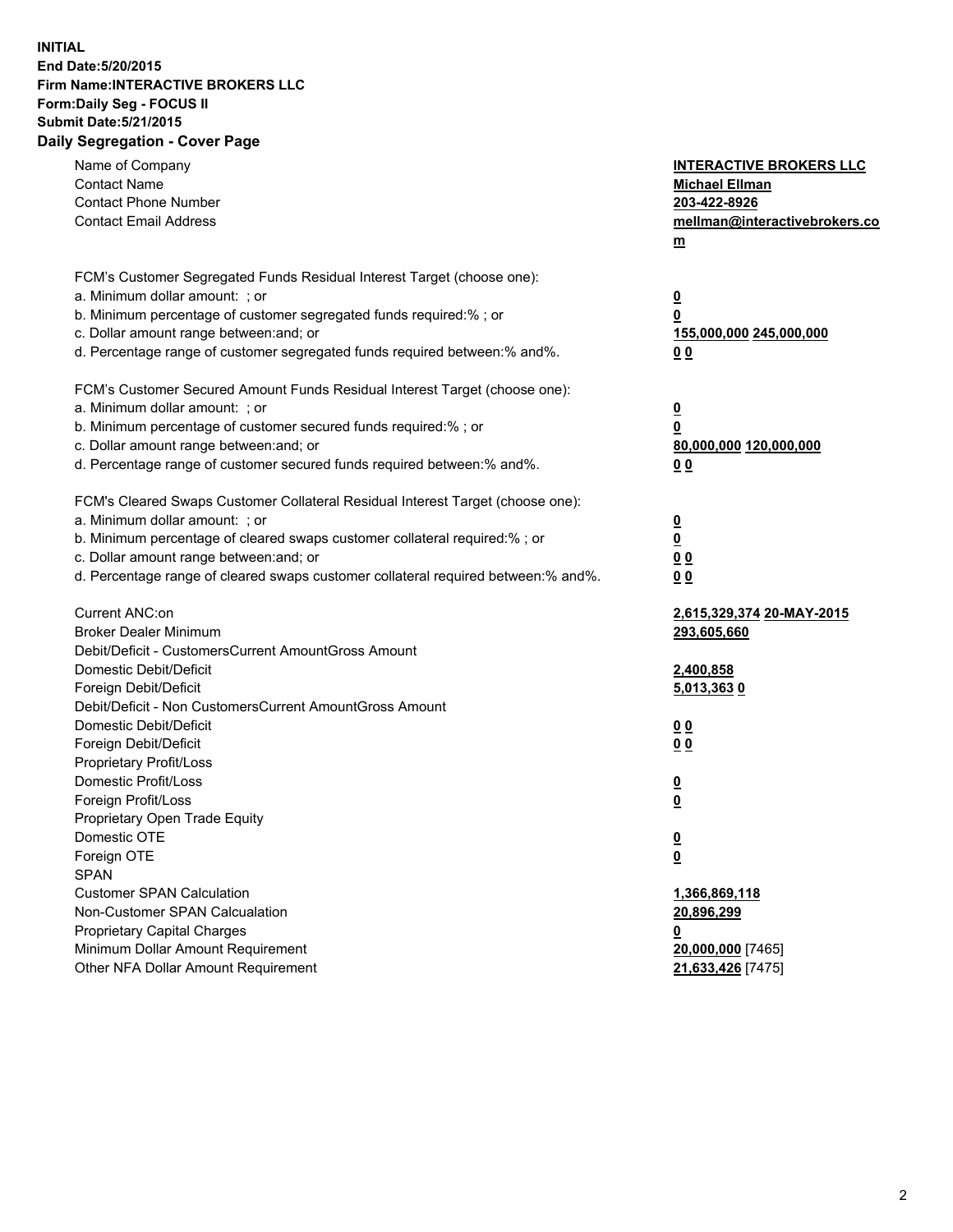## **INITIAL End Date:5/20/2015 Firm Name:INTERACTIVE BROKERS LLC Form:Daily Seg - FOCUS II Submit Date:5/21/2015 Daily Segregation - Secured Amounts**

|                | Daily Ocglegation - Occuled Amounts                                                                        |                                   |
|----------------|------------------------------------------------------------------------------------------------------------|-----------------------------------|
|                | Foreign Futures and Foreign Options Secured Amounts                                                        |                                   |
|                | Amount required to be set aside pursuant to law, rule or regulation of a foreign                           | $0$ [7305]                        |
|                | government or a rule of a self-regulatory organization authorized thereunder                               |                                   |
| 1.             | Net ledger balance - Foreign Futures and Foreign Option Trading - All Customers                            |                                   |
|                | A. Cash                                                                                                    | 541,087,917 [7315]                |
|                | B. Securities (at market)                                                                                  | $0$ [7317]                        |
| 2.             | Net unrealized profit (loss) in open futures contracts traded on a foreign board of trade                  | 15,045,606 [7325]                 |
| 3.             | Exchange traded options                                                                                    |                                   |
|                | a. Market value of open option contracts purchased on a foreign board of trade                             | <b>93,782</b> [7335]              |
|                | b. Market value of open contracts granted (sold) on a foreign board of trade                               | $-65,449$ [7337]                  |
| 4.             | Net equity (deficit) (add lines 1. 2. and 3.)                                                              | 556,161,856 [7345]                |
| 5.             | Account liquidating to a deficit and account with a debit balances - gross amount                          | 5,013,363 [7351]                  |
|                | Less: amount offset by customer owned securities                                                           | 0 [7352] 5,013,363 [7354]         |
| 6.             | Amount required to be set aside as the secured amount - Net Liquidating Equity                             | 561, 175, 219 [7355]              |
|                | Method (add lines 4 and 5)                                                                                 |                                   |
| 7.             | Greater of amount required to be set aside pursuant to foreign jurisdiction (above) or line                | 561,175,219 [7360]                |
|                | 6.                                                                                                         |                                   |
|                | FUNDS DEPOSITED IN SEPARATE REGULATION 30.7 ACCOUNTS                                                       |                                   |
| $\mathbf{1}$ . | Cash in banks                                                                                              |                                   |
|                | A. Banks located in the United States                                                                      | $0$ [7500]                        |
|                | B. Other banks qualified under Regulation 30.7                                                             | 0 [7520] 0 [7530]                 |
| 2.             | Securities                                                                                                 |                                   |
|                | A. In safekeeping with banks located in the United States                                                  | 509,375,297 [7540]                |
|                | B. In safekeeping with other banks qualified under Regulation 30.7                                         | 0 [7560] 509,375,297 [7570]       |
| 3.             | Equities with registered futures commission merchants                                                      |                                   |
|                | A. Cash                                                                                                    | $0$ [7580]                        |
|                | <b>B.</b> Securities                                                                                       | $0$ [7590]                        |
|                | C. Unrealized gain (loss) on open futures contracts                                                        | $0$ [7600]                        |
|                | D. Value of long option contracts                                                                          | $0$ [7610]                        |
|                | E. Value of short option contracts                                                                         | 0 [7615] 0 [7620]                 |
| 4.             | Amounts held by clearing organizations of foreign boards of trade                                          |                                   |
|                | A. Cash                                                                                                    | $0$ [7640]                        |
|                | <b>B.</b> Securities                                                                                       | $0$ [7650]                        |
|                | C. Amount due to (from) clearing organization - daily variation                                            | $0$ [7660]                        |
|                | D. Value of long option contracts                                                                          | $0$ [7670]                        |
|                | E. Value of short option contracts                                                                         | 0 [7675] 0 [7680]                 |
| 5.             | Amounts held by members of foreign boards of trade                                                         |                                   |
|                | A. Cash                                                                                                    | 181, 343, 757 [7700]              |
|                | <b>B.</b> Securities                                                                                       | $0$ [7710]                        |
|                | C. Unrealized gain (loss) on open futures contracts                                                        | 28,582,630 [7720]                 |
|                | D. Value of long option contracts                                                                          | 93,791 [7730]                     |
|                | E. Value of short option contracts                                                                         | -65,450 [7735] 209,954,728 [7740] |
| 6.             | Amounts with other depositories designated by a foreign board of trade                                     | 0 [7760]                          |
| 7.             | Segregated funds on hand                                                                                   | $0$ [7765]                        |
| 8.             | Total funds in separate section 30.7 accounts                                                              | 719,330,025 [7770]                |
| 9.             | Excess (deficiency) Set Aside for Secured Amount (subtract line 7 Secured Statement<br>Page 1 from Line 8) | 158,154,806 [7380]                |
| 10.            | Management Target Amount for Excess funds in separate section 30.7 accounts                                | 80,000,000 [7780]                 |
| 11.            | Excess (deficiency) funds in separate 30.7 accounts over (under) Management Target                         | 78,154,806 [7785]                 |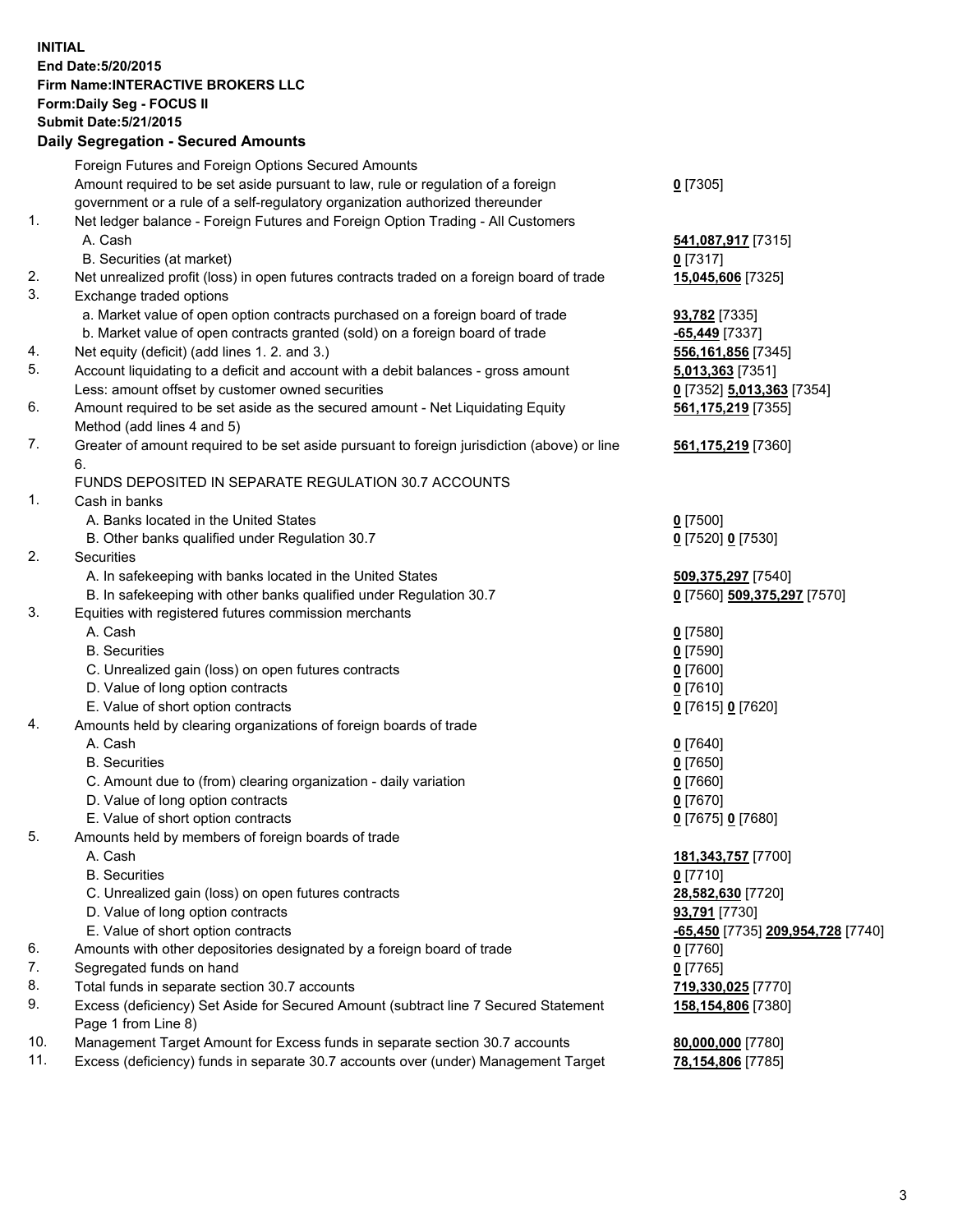**INITIAL End Date:5/20/2015 Firm Name:INTERACTIVE BROKERS LLC Form:Daily Seg - FOCUS II Submit Date:5/21/2015 Daily Segregation - Segregation Statement** SEGREGATION REQUIREMENTS(Section 4d(2) of the CEAct) 1. Net ledger balance A. Cash **2,677,992,679** [7010] B. Securities (at market) **0** [7020] 2. Net unrealized profit (loss) in open futures contracts traded on a contract market **-71,516,225** [7030] 3. Exchange traded options A. Add market value of open option contracts purchased on a contract market **111,802,701** [7032] B. Deduct market value of open option contracts granted (sold) on a contract market **-183,209,627** [7033] 4. Net equity (deficit) (add lines 1, 2 and 3) **2,535,069,528** [7040] 5. Accounts liquidating to a deficit and accounts with debit balances - gross amount **2,400,858** [7045] Less: amount offset by customer securities **0** [7047] **2,400,858** [7050] 6. Amount required to be segregated (add lines 4 and 5) **2,537,470,386** [7060] FUNDS IN SEGREGATED ACCOUNTS 7. Deposited in segregated funds bank accounts A. Cash **392,479,239** [7070] B. Securities representing investments of customers' funds (at market) **1,427,525,183** [7080] C. Securities held for particular customers or option customers in lieu of cash (at market) **0** [7090] 8. Margins on deposit with derivatives clearing organizations of contract markets A. Cash **15,057,352** [7100] B. Securities representing investments of customers' funds (at market) **102,332,774** [7110] C. Securities held for particular customers or option customers in lieu of cash (at market) **0** [7120] 9. Net settlement from (to) derivatives clearing organizations of contract markets **-883,091** [7130] 10. Exchange traded options A. Value of open long option contracts **2,689,591** [7132] B. Value of open short option contracts **-7,974,743** [7133] 11. Net equities with other FCMs A. Net liquidating equity **-47,948,093** [7140] B. Securities representing investments of customers' funds (at market) **853,324,596** [7160] C. Securities held for particular customers or option customers in lieu of cash (at market) **0** [7170] 12. Segregated funds on hand **0** [7150] 13. Total amount in segregation (add lines 7 through 12) **2,736,602,808** [7180] 14. Excess (deficiency) funds in segregation (subtract line 6 from line 13) **199,132,422** [7190] 15. Management Target Amount for Excess funds in segregation **155,000,000** [7194]

16. Excess (deficiency) funds in segregation over (under) Management Target Amount Excess

**44,132,422** [7198]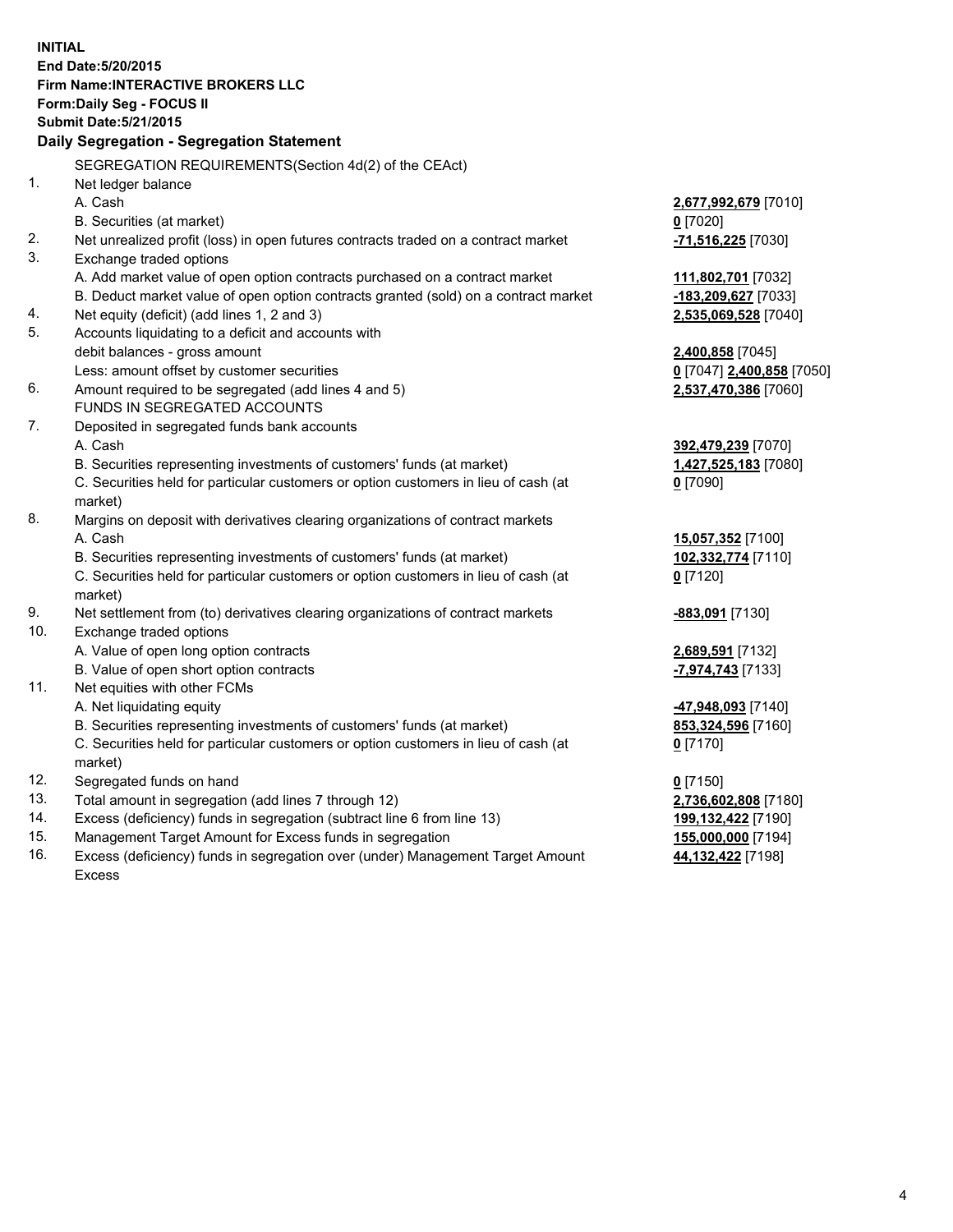## **INITIAL End Date:5/20/2015 Firm Name:INTERACTIVE BROKERS LLC Form:Daily Seg - FOCUS II Submit Date:5/21/2015 Daily Segregation - Supplemental**

| $\blacksquare$ | Total gross margin deficiencies - Segregated Funds Origin                              | 532,039 [9100] |
|----------------|----------------------------------------------------------------------------------------|----------------|
| $\blacksquare$ | Total gross margin deficiencies - Secured Funds Origin                                 | 53,665 [9101]  |
| $\blacksquare$ | Total gross margin deficiencies - Cleared Swaps Customer Collateral Funds Origin       | $0$ [9102]     |
| $\blacksquare$ | Total gross margin deficiencies - Noncustomer and Proprietary Accounts Origin          | $0$ [9103]     |
| $\blacksquare$ | Total number of accounts contributing to total gross margin deficiencies - Segregated  | $6$ [9104]     |
|                | <b>Funds Origin</b>                                                                    |                |
| $\blacksquare$ | Total number of accounts contributing to total gross margin deficiencies - Secured     | $3$ [9105]     |
|                | <b>Funds Origin</b>                                                                    |                |
|                | Total number of accounts contributing to the total gross margin deficiencies - Cleared | $0$ [9106]     |
|                | Swaps Customer Collateral Funds Origin                                                 |                |
| $\blacksquare$ | Total number of accounts contributing to the total gross margin deficiencies -         | $0$ [9107]     |
|                | Noncustomer and Proprietary Accounts Origin                                            |                |
| $\blacksquare$ | Upload a copy of the firm's daily margin report the FCM uses to issue margin calls     |                |
|                | which corresponds with the reporting date.                                             |                |

05.20.2015 Commodity Margin Deficiency Report.xls